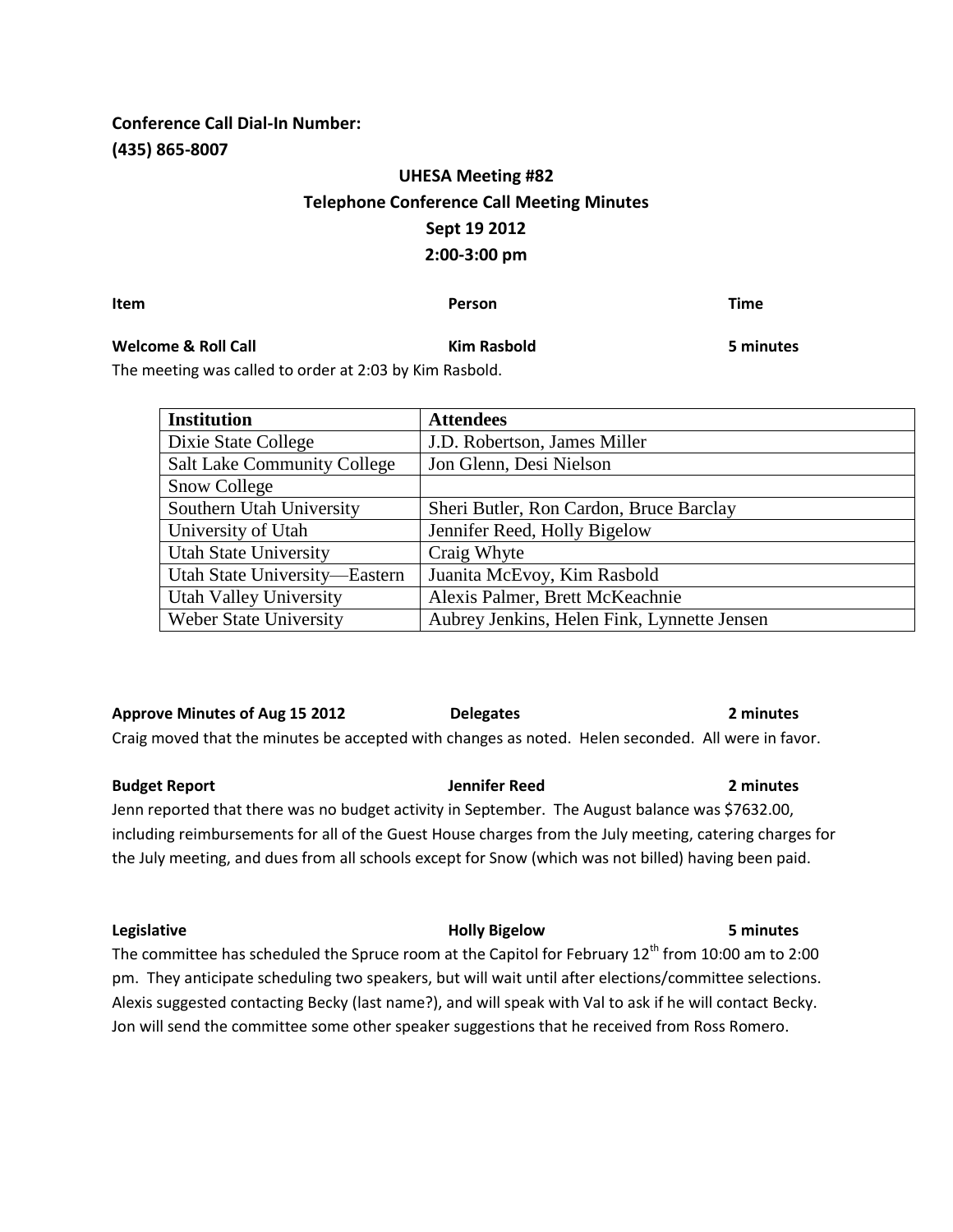### **Media and PR James Miller 5 minutes**

James spoke about website updates, including that meeting minutes have now been posted. Hewill update the current contact list, and Aubrey will send any updates she received to James. James also plans to post the UHESA constitutional updates made in the July meeting.

| <b>Campus Reports</b>              | <b>Delegates</b>                         | 20 minutes                                                                                                                                                                                                                                                                                                                                                                                                                                                                                                                                                                                                                                                                                                                                                                   |
|------------------------------------|------------------------------------------|------------------------------------------------------------------------------------------------------------------------------------------------------------------------------------------------------------------------------------------------------------------------------------------------------------------------------------------------------------------------------------------------------------------------------------------------------------------------------------------------------------------------------------------------------------------------------------------------------------------------------------------------------------------------------------------------------------------------------------------------------------------------------|
| <b>Institution</b>                 | <b>Summary</b>                           |                                                                                                                                                                                                                                                                                                                                                                                                                                                                                                                                                                                                                                                                                                                                                                              |
| Dixie State College                | DSC.                                     | Requested agenda items for the November meeting.<br>Planning to invite a guest speaker, possibly a member of the<br>Utah House of Representatives who is also employed by                                                                                                                                                                                                                                                                                                                                                                                                                                                                                                                                                                                                    |
| <b>Salt Lake Community College</b> | meetings.                                | Desi and Jon met with their university president about goals<br>and issues. They spoke with her about their staff<br>professional day, planned for February, and received<br>budgetary support. Their Safety Department has been<br>holding brown bag meetings, which are informal trainings<br>with historically poor participation rates. Participation rates<br>have been dramatically increased now that a pot luck<br>luncheon has been added directly before the brown bag                                                                                                                                                                                                                                                                                             |
| <b>Snow College</b>                | n/a                                      |                                                                                                                                                                                                                                                                                                                                                                                                                                                                                                                                                                                                                                                                                                                                                                              |
| Southern Utah University           | produced by departments on their campus. | Ron spoke about an opening social lunch which was well<br>attended (aprox. 300 people). Years of service awards (74<br>recipients) were presented at the event. A staff appreciation<br>night at Shakespeare festival will be held 9/19. Bruce<br>complimented Ron on the event, and a discussion was held<br>about each school's presentation of Years of Service<br>recognitions. DSU and U of U present awards in a<br>departmental setting. USU presents them through HR.<br>WSU presents a university-wide recognition for every 5<br>years with a choice of a gift, at an event which also<br>celebrates retiring employees. SUU presents a framed<br>certificate for 5 years and a plaque of varying sizes for<br>subsequent years at an event where centerpieces are |
| University of Utah                 |                                          |                                                                                                                                                                                                                                                                                                                                                                                                                                                                                                                                                                                                                                                                                                                                                                              |
| <b>Utah State University</b>       | visibility of their staff awards.        | Classified: USU recently awarded an Employee of the<br>Quarter at an appreciation luncheon. Professional: UHESA<br>campus meeting will be held at the David B. Haight Alumni<br>Center on August $17th$ . They are working to increase the                                                                                                                                                                                                                                                                                                                                                                                                                                                                                                                                   |
| Utah State University-Eastern      | of working at USU-E.                     | Kim spoke about an opening of school staff breakfast where<br>service awards were given and their Chancellor invited<br>faculty/staff to collect information about the overall feeling                                                                                                                                                                                                                                                                                                                                                                                                                                                                                                                                                                                       |